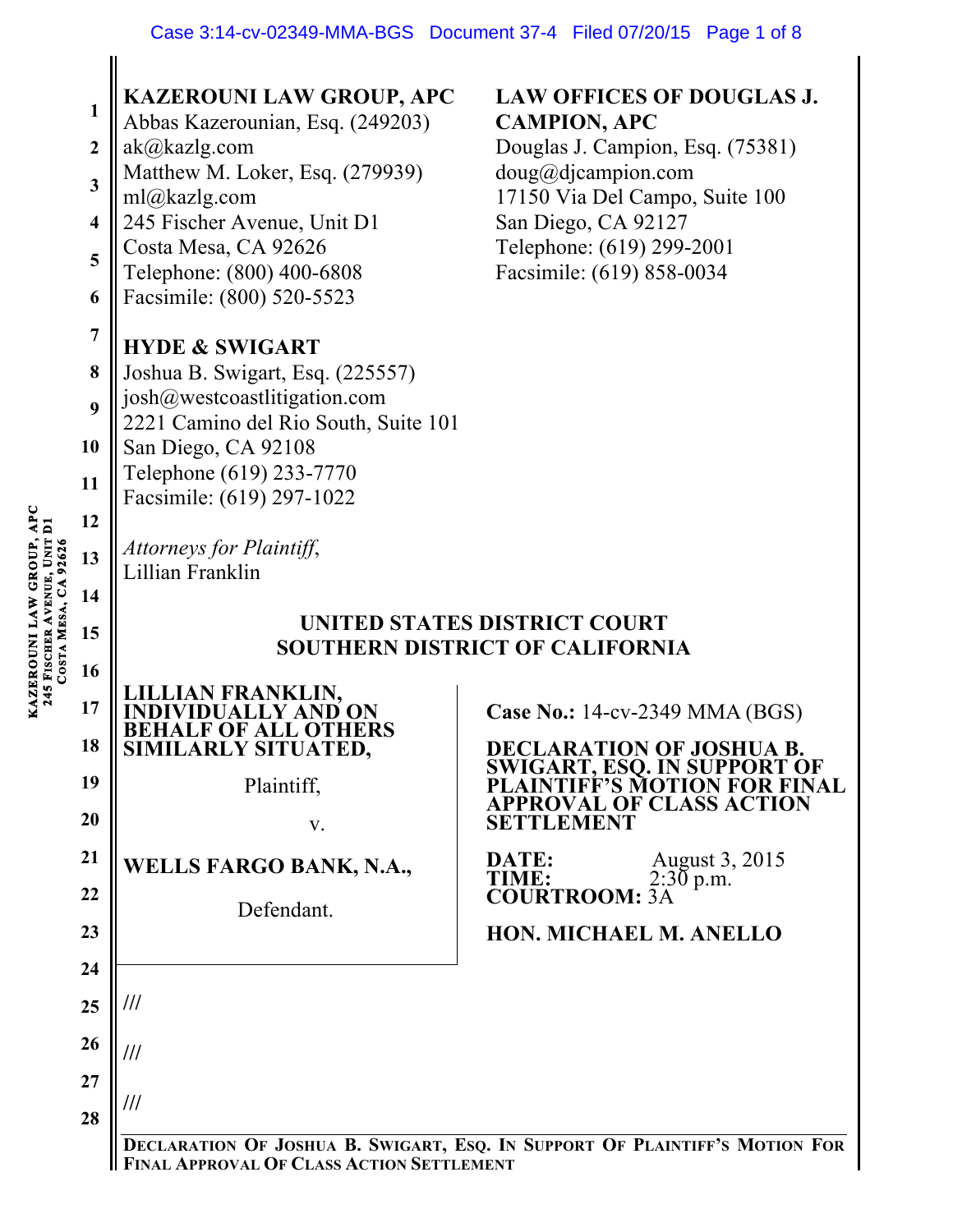# **DECLARATION OF JOSHUA B. SWIGART, ESQ.**

I, JOSHUA B. SWIGART, declare:

1. I am one of the attorneys for the Plaintiff LILLIAN FRANKLIN in this action, and named as Class Counsel for the Settlement Class in the Court's Order preliminarily approving the settlement. [¶ 5, ECF No. 11]. I submit this declaration in support of Plaintiff's Motion for Final Approval of the Class Action Settlement.

2. I am licensed to practice law before this court and all California state courts and all federal courts located in the State of California. If called as a witness, I would competently testify to the matters herein from personal knowledge.

## **SUMMARY OF CASE HISTORY AND SETTLEMENT**

3. I have been involved in every aspect of this case from inception through the present. I submit this declaration in support of the Plaintiff's Motion for Final Approval of Class Action Settlement in which Plaintiff seeks to have the Court approve the agreed-upon settlement fund of \$13,859,103.80 ("common fund"). This common fund will be used to compensate Class Members and will also be used to pay attorneys' fees, litigation costs to Class Counsel, provide an incentive payment to the named Class Representatives, and recoup the costs of notice and claims administration, collectively the "Settlement Costs". Class Counsel are seeking, as described in the previously filed Motion for Preliminary Approval and Motion for Fees and Costs, attorneys' fees of 25% of the common fund. Thus, Class Counsel is seeking \$3,464,775.95 as fees and litigation costs. In addition, Class Counsel also seek to recover a maximum of \$2,987,795.18 in notice and claims administration costs for the ILYM Group, Inc. ("ILYM"), the Claims Administrator. A \$1,500 incentive payment is also sought for the Class Representative. Following the payment of these amounts, each of the 107,134 approved claimants will receive a pro rata distribution of

**1**

**2**

**3**

**4**

**5**

**6**

**7**

**8**

**9**

**10**

**11**

**12**

**13**

**14**

**15**

**16**

**17**

**18**

**19**

**20**

**21**

**22**

**23**

**24**

**25**

**26**

**27**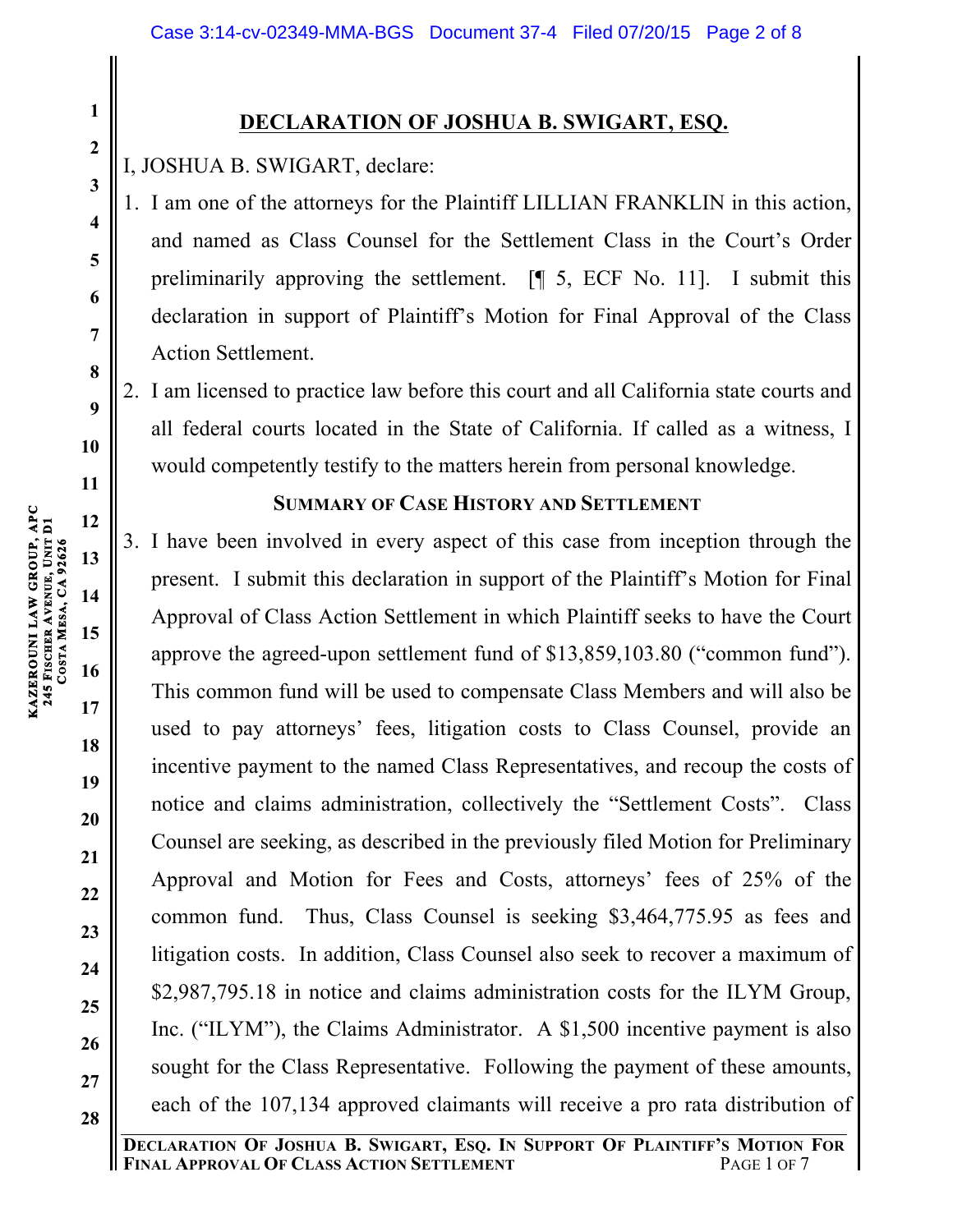the remaining Settlement Fund.

- 4. This matter was brought to the attention of Class Counsel by Plaintiff and the case was initiated in 2014. However, Class Counsel began investigating Defendant's alleged violations at issue in this action in various class actions brought against Defendant in the past.
- 5. After filing this action, Class Counsel and Defendant engaged in extensive negotiations including an exchange of letters, emails, and telephone conversations that thoroughly analyzed the relevant legal, social, and factual issues at issue, and explored the parties' respective positions on the merits of the action and viability of class certification.
- 6. Subsequently, both parties exchanged correspondence, including the exchange of relevant information and documents, lists of phone numbers that received the calls to their cell phones, off-site data used during the class period, and argued their respective positions. The Parties engaged in extensive discovery which was also vital to establishing each Party's position.
- 7. Class Counsel and Defendant exchanged informal discovery, including information pertaining the number of calls made and the number of Class Members, and Class Counsel took a confirmatory deposition of Wells Fargo's Person Most Knowledgeable which satisfactorily confirmed the parameters of the Class, the damages agreed upon, and other information informally exchanged prior to, during and following the mediation process. Class Counsel was able to reaffirm the adequacy, appropriateness, and reasonableness of the settlement. [See Motion for Preliminary Approval, Declaration of Abbas Kazerounian, Ex. 2, Deposition Transcript of Jacob Mou, Dkt. No. 5-10].
- **25 26 27** 8. The Parties filed their Motion for Preliminary Approval of Class Action Settlement on December 22, 2014, and the Court granted preliminary approval in an order dated February 9, 2015.
- **28** 9. The settlement consists of the following:

**1**

**2**

**3**

**4**

**5**

**6**

**7**

**8**

**9**

**10**

**11**

**12**

**13**

**14**

**15**

**16**

**17**

**18**

**19**

**20**

**21**

**22**

**23**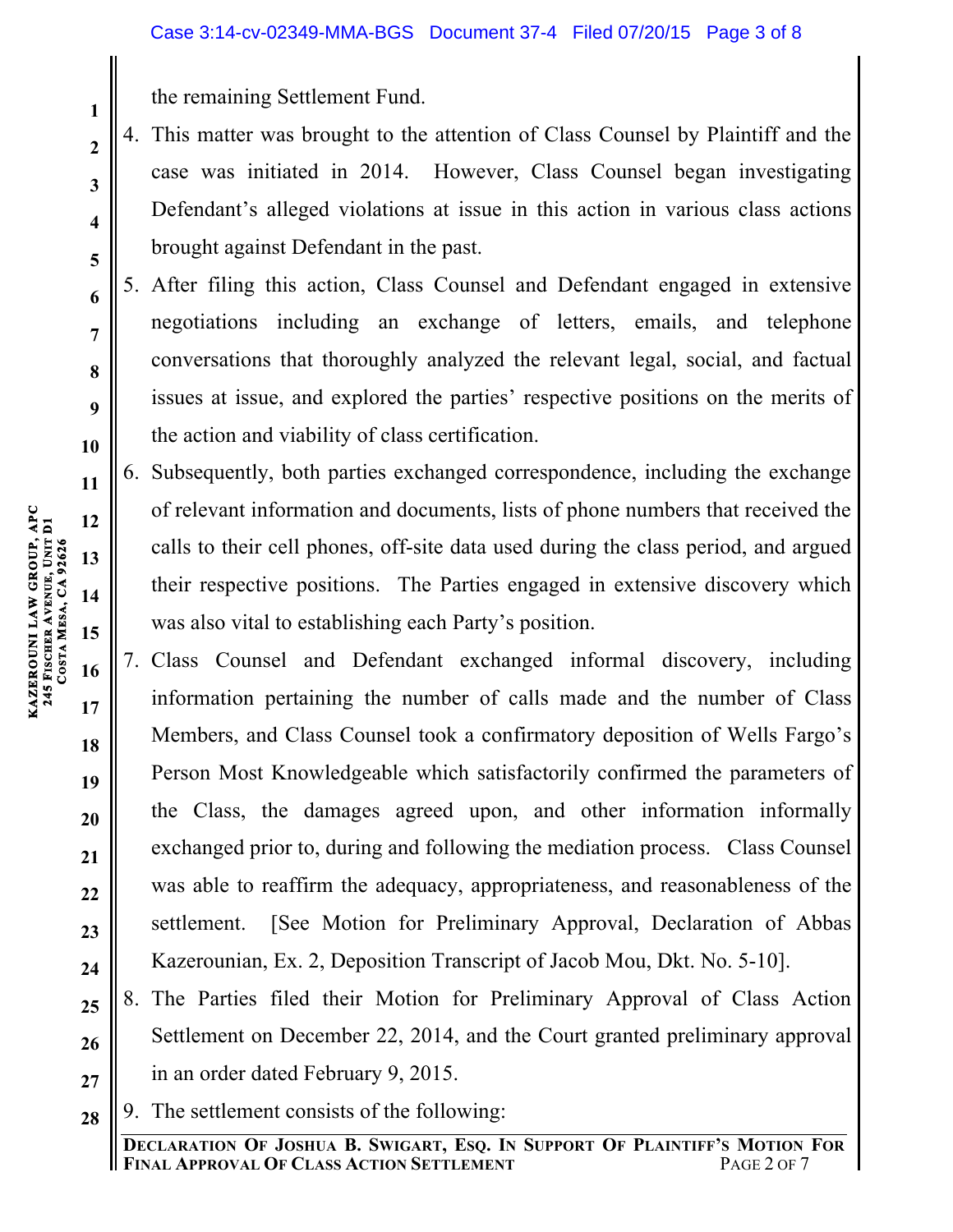### Case 3:14-cv-02349-MMA-BGS Document 37-4 Filed 07/20/15 Page 4 of 8

- a. Defendant shall establish a settlement fund as described above. Any of the Class Members that make a timely claim within the time period provided in the notice to Class Members will receive a pro rata distribution of the fund after attorneys' fees; litigation costs; and, notice costs have been deducted from the total Settlement Fund. There have been 107,134 valid and timely claims filed, with an additional 237 late claims filed to date, for which we are seeking Court approval to pay with the timely filed claims. There are presently 124 deficient claims, and they have been advised of the deficiencies, and some may correct them to make them valid claims. If all requested fees and litigation costs, notice and claims administration costs and the incentive payment are paid from the fund, it is anticipated each claimant will receive approximately \$71.16 as their pro rata share of the Settlement Fund. An exact number will be provided at the hearing once all claims, including additional late filed claims, are received, and the total number of deficient claims that have been corrected is known.
- b. Plaintiff has applied to the Court by separate motion for an incentive award of \$1,500.00 for Plaintiff's service as Class Representative in this action. Any incentive award approved by the Court will be paid from within the Settlement Fund.
- c. The costs of notice and claims administration will be deducted from the Settlement Fund. Said costs are detailed in the ILYM's Declaration filed herewith.
- d. Class Counsel has previously filed a motion to be heard at the same time as the Final Approval hearing for an award of reasonable attorney's fees and costs, in an amount of 25% of the maximum Settlement Fund as attorneys' fees and costs. [ECF No. 20]. In said Motion, Plaintiff requested \$3,464,775.95 in attorneys' fees and costs.

**KAZEROUNI LAW GROUP, APC** 

**245 FISCHER** 

**COSTA** 

**MESA, CA 92626** 

**AVENUE, UNIT D1**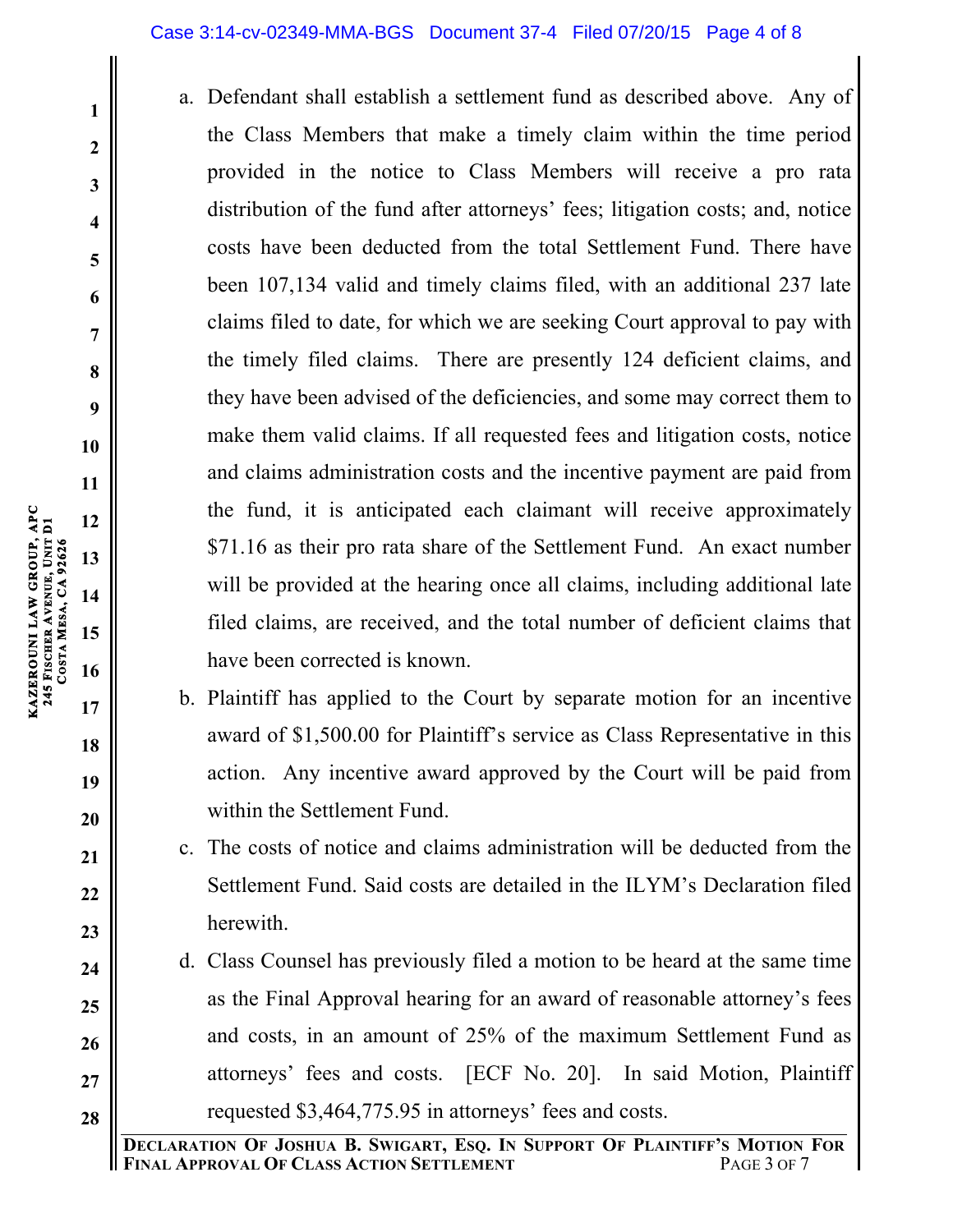10.Taking into account the burdens, uncertainty and risks inherent in this litigation, the Parties have concluded that further prosecution and defense of this action could be protracted, unduly burdensome, and expensive, and that it is desirable, fair, and beneficial to the class that the action now be fully and finally compromised, settled and terminated in the manner and upon the terms and conditions set forth in the Settlement Agreement.

11.The Named Plaintiff and all of Plaintiff's counsel believe that the claims asserted in the Action have merit. However, taking into account the risks of continued litigation, as well as the delays and uncertainties inherent in such litigation and any subsequent appeal, we believe that it is desirable that the Action be fully and finally compromised, settled and terminated now with prejudice, and forever barred pursuant to the terms and conditions set forth in this Settlement Agreement. We have concluded that the terms and conditions of this Settlement Agreement are fair, reasonable and adequate to the proposed class, and that it is in the best interests of the proposed class to settle the Action. I strongly believe, as does each Plaintiff's attorney, that the Settlement should be given final approval.

12.Therefore, Class Counsel is requesting that the Court grant Final Approval to the Settlement.

# **ADEQUACY OF SETTLEMENT**

13.In the Motion for Preliminary Approval, Class Counsel set forth the merits of the settlement and explained its benefits. The adequacy of the Settlement has been confirmed by the response of the Class. Based on the number of objections and the number of requests for exclusion, the reaction of the Class to the Settlement has been extremely positive. Out of 4,074,207 Class Members, only 59 valid opt outs were received, a miniscule amount on a percentage basis. Furthermore, only nine objections in total were received, again, a very small amount, of which most have been withdrawn, or are without merit, as explained

**1**

**2**

**3**

**4**

**5**

**6**

**7**

**8**

**9**

**10**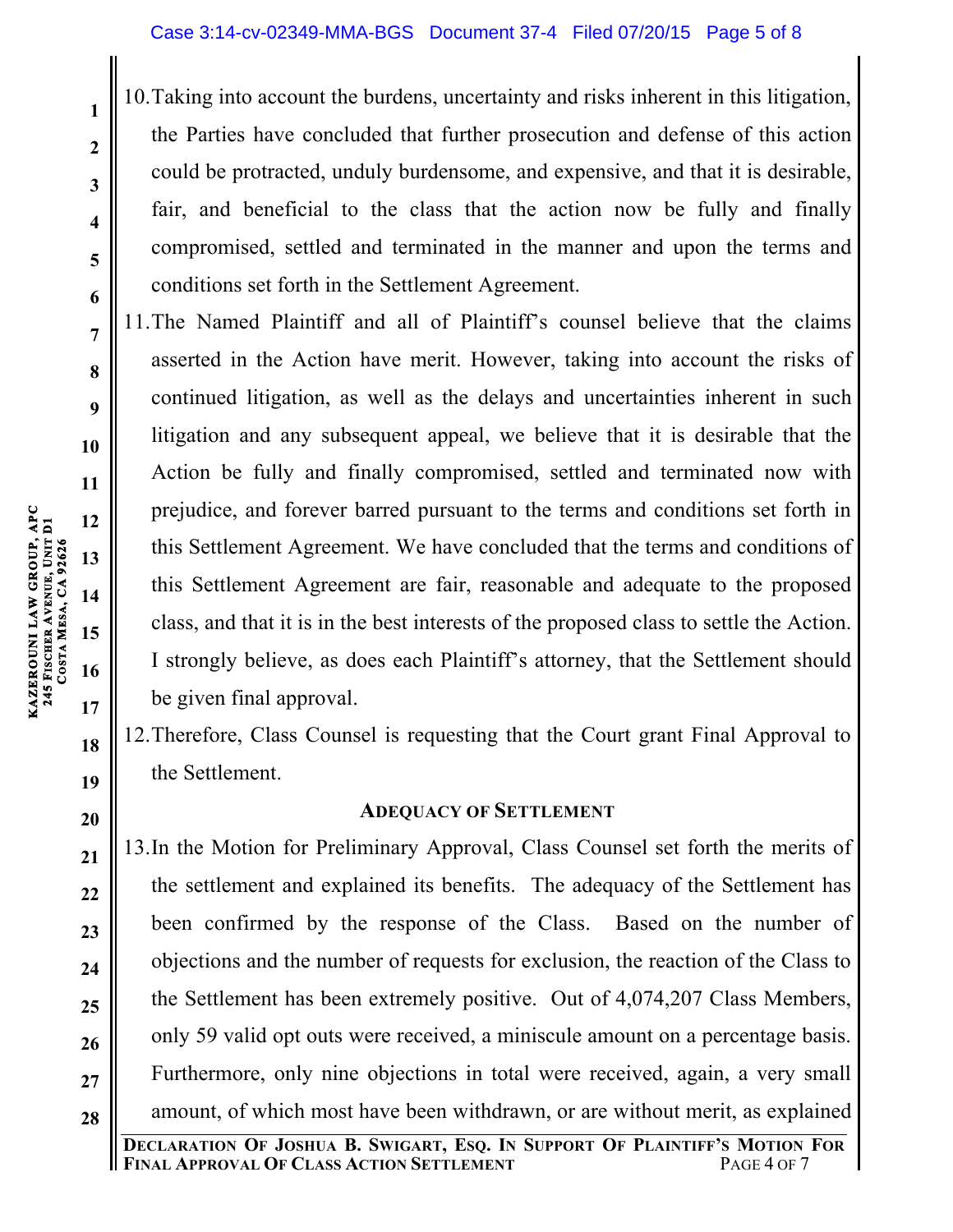### Case 3:14-cv-02349-MMA-BGS Document 37-4 Filed 07/20/15 Page 6 of 8

in the response to the objections filed herewith. We had a very good claims rate of 2.63% which is comparable to most consumer class action response rates. As a result, each Class Member making a claim will receive approximately \$71.16, an amount in the range of acceptable results in a TCPA class action.

14.Furthermore, this is a statutory damages case meaning that no Class Member has lost any money as a result of Defendant's actions. Therefore, the deterrent effect of statutory damages has been met, and the proceeds will be divided among the persons called. In other words, the Class members are not getting a percentage of money they have expended; they are receiving money as statutory damages and/or debt forgiveness as a result of Defendant's violations at issue in this action. Therefore, obtaining a nearly \$14 million settlement for the Class to divide is an exemplary settlement. Each of the more than 107,000 claimants will receive more than \$70.00 in cash for the alleged violations committed by Defendant. As a result, in my opinion, based upon my experience in civil litigation and in litigating class actions, including a substantial number of TCPA class actions, and based upon the facts of this case, the number of class members, and the other circumstances, I believe this settlement is fair and reasonable. Therefore, I believe the settlement merits Court approval.

### **THE CLASS DEFINITION**

The Class definition as approved in the Preliminary Approval Order is as follows: All cell phone users or subscribers to wireless or cellular service within the United States who used or subscribed to telephone numbers to which Wells Fargo placed any calls from November 1, 2009 to September 17, 2014 using any automated dialing technology or artificial or prerecorded voice technology in an effort to collect on a consumer credit card account.

*See* Preliminary Approval Order, ¶ 3, Dkt. No. 11.

**DECLARATION OF JOSHUA B. SWIGART, ESQ. IN SUPPORT OF PLAINTIFF'S MOTION FOR**  FINAL APPROVAL OF CLASS ACTION SETTLEMENT

**1**

**2**

**3**

**4**

**5**

**6**

**7**

**8**

**9**

**10**

**18**

**19**

**20**

**21**

**22**

**23**

**24**

**25**

**26**

**27**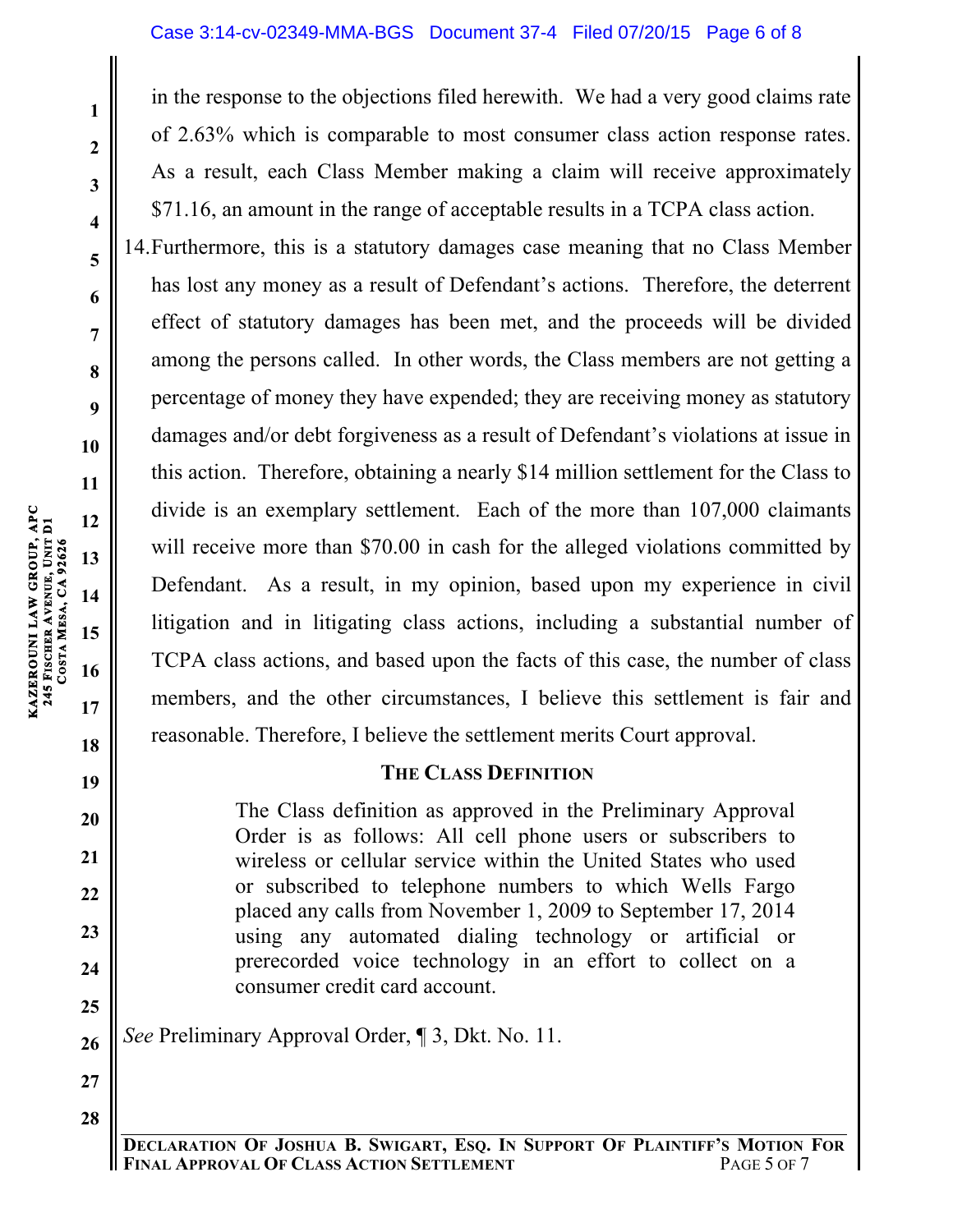### **NOTICE**

15.ILYM will be filing a detailed declaration describing the notice procedures with these Final Approval papers, explaining how the Court's Preliminary Approval Order has been followed and the manner in which notice has been provided.

16.As approved and directed in ¶ 7 of this Court's Order Granting Preliminary Approval, ILYM provided (a) direct mailing; (b) publication notice; (c) internet notice; (d) a settlement call center and, (c) established a dedicated website.

17.Internet notice was provided at www.FranklinWellsFargoTCPA.com. At this address, Class Members could view the publication notice (Short Form Notice), the Long Form Notice, the Claim Form, the Settlement Agreement with Exhibits, the operative Complaint, Plaintiff's request for Attorneys' Fees and Costs with supporting documents, the Order Granting Preliminary Approval and other documents filed with the Court.

## **OPT OUTS AND EXCLUSIONS**

18.Only 59 Class Members have validly elected to opt out of the Parties' Settlement, along with nine invalid attempted opt outs.

### **OBJECTIONS**

19.While nine consumers objected to the Class Settlement, four of these consumers withdrew said objections and opted out after obtaining clarification from Class Counsel as to the terms of the settlement. A dialogue is continuing with other objectors and / or their counsel and there may be further resolution of other objections prior to the Final Approval hearing. Class Counsel will so advise the Court if that occurs.

# **CLAIMS PROCEDURE**

**25 26 27 28** 20.ILYM established easily an easily followed claims procedure agreed upon in the Settlement Agreement that permitted Class Members to file a claim by calling a toll-free 800 telephone number, file a claim online, or submit a claim via mail.

**KAZEROUNI LAW GROUP, APC** 

**245 FISCHER**